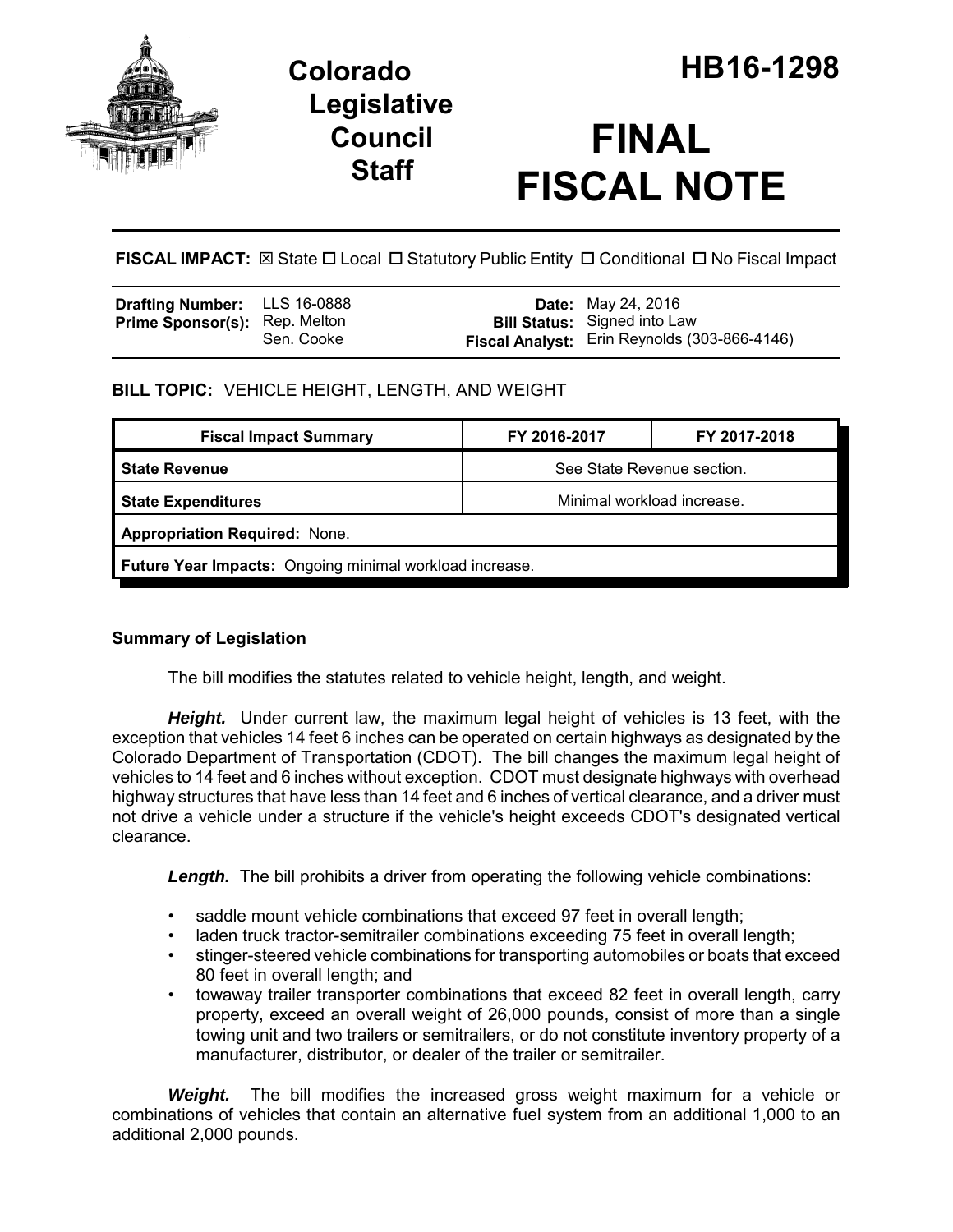May 24, 2016

#### **Background**

*FAST Act.* The federal Fixing America's Surface Transportation (FAST) Act was signed into law on December 4, 2015. The FAST Act created new standards related to vehicle height, length, and weight. House Bill 16-1298 seeks to bring Colorado into compliance with the new federal regulations.

**Vehicle size regulation — Department of Transportation.** CDOT is responsible for regulating the movement of oversize and overweight vehicles on the state's highways and interstates and accomplishes this by issuing permits and providing route guidelines for commercial vehicles that exceed the normal size and weight limits allowed by law. CDOT currently maintains a detailed map of all state highway structures with less than 14 feet and 6 inches of vertical clearance on its website.

*Vehicle weight applications — Department of Revenue.* A vehicle's empty weight is captured during the titling process with the Department of Revenue (DOR). The Colorado State Title and Registration and GenTax systems rely on vehicle weight to:

- determine the vehicle's base registration fees;
- determine whether the vehicle must participate in the Federal Heavy Vehicle Use Tax program; and
- capture the operating gross vehicle weight high limit to print on the registration card that is then used by Port of Entry and law enforcement.

Depending on the vehicle's tax class, the DOR also determines in which gross vehicle weight registration type the vehicle owner will participate (i.e. private carrier or commercial carrier), or, for tax class A vehicles, reports the weight to the International Registration Plan (IRP). The IRP is an agreement between the U.S. and Canada for payment of commercial motor carrier registration fees.

*Ports of Entry — Department of Public Safety.* The Colorado State Patrol within the Department of Public Safety (DPS) runs the state's ten Port of Entry locations, which regulate commercial vehicles on major highways. Port of Entry weigh stations determine if commercial vehicles have violated weight limits and issue the bulk of the citations related to weight limit violations.

#### **State Revenue**

CDOT will no longer be eligible for ten percent of its annual federal highway funding, roughly \$54.0 million per year, if HB 16-1298 is not passed by the General Assembly to bring the state into compliance with new federal FAST Act regulations.

#### **State Expenditures**

The bill will increase workload in CDOT, DOR, and DPS. These workload increases are minimal and can be accomplished within existing appropriations.